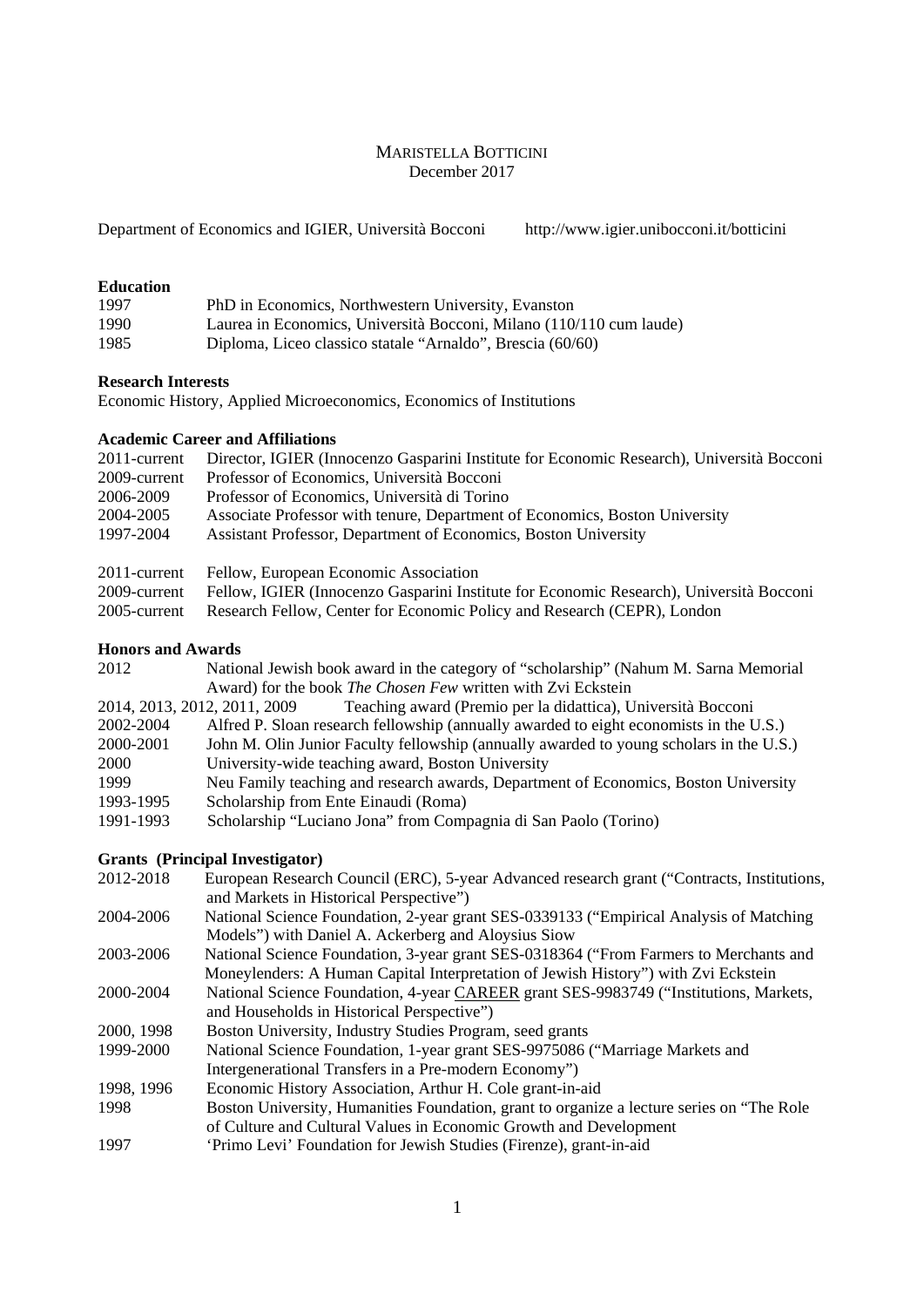# **Books**

- *The Chosen Few: How Education Shaped Jewish History, 70–1492.* Princeton: Princeton University Press (August 2012), with Zvi Eckstein
	- o Winner of the 2012 National Jewish Book award in the category of "scholarship" (Nahum M. Sarna Memorial award) awarded by the Jewish Book Council (United States)
	- o Chinese translation, Shanghai Lexicographical Publishing House (forthcoming)
	- o French translation, Editions Albin Michel (2016)
	- o Hebrew translation, Tel Aviv University Press (2013)
	- o Italian translation: *I pochi eletti. Il ruolo dell'istruzione nella storia degli ebrei, 70-1492*. Università Bocconi Editore (2012)
	- o Polish translation, Jagiellonian University Press (2014)
	- o Spanish translation, Antoni Bosch Publisher (2014)
	- o Vietnamese translation, ThaiHabooks (2014)
- *Price of Love: Marriage Markets in Comparative Perspective* (manuscript in preparation, under contract with Princeton University Press).

# **Articles in Refereed Journals**

- "From Farmers to Merchants, Conversions and Diaspora: Human Capital and Jewish History*.*" *Journal of the European Economic Association* 5, no. 5 (September 2007): 885-926 with Zvi Eckstein (lead article).
- "Jewish Occupational Selection: Education, Restrictions, or Minorities?" *Journal of Economic History* 65, no. 4 (December 2005): 922-48, with Zvi Eckstein.
- "Why Dowries?" *American Economic Review* 93, no. 4 (September 2003): 1385-98, with Aloysius Siow.
- "Endogenous Matching and the Empirical Determinants of Contract Form." *Journal of Political Economy* 110, no. 3 (June 2002): 564-92, with Daniel A. Ackerberg.
- "The Choice of Agrarian Contracts in Early Renaissance Tuscany: Risk Sharing, Moral Hazard, or Capital Market Imperfections?" *Explorations in Economic History* 37 (July 2000): 241-57, with Daniel A. Ackerberg.
- "A Tale of 'Benevolent' Governments: Private Credit Markets, Public Finance, and the Role of Jewish Lenders in Medieval and Renaissance Italy." *Journal of Economic History* 60 (March 2000): 165-89.
- "A Loveless Economy? Intergenerational Altruism and the Marriage Market in a Tuscan Town, 1415- 1436." *Journal of Economic History* 59 (March 1999): 104-21.
- "New Evidence on Jewish Money Lending in Tuscany, 1310-1430: The 'Friends and Family Connection' Again." In *Zakhor*. *Rivista di storia degli ebrei in Italia* I (1997): 77-93.

## **Entries in Encyclopedias and Handbooks**

- "Religious Norms, Human Capital, and Money Lending in Jewish European History." In *Oxford Handbook of the Economics of Religion*, edited by Rachel McCleary, chapter 3. New York: Oxford University Press, with Zvi Eckstein, 2011.
- "Path Dependence and Occupations." In *The New Palgrave Dictionary of Economics*, edited by Steven N. Durlauf and Lawrence Blume. New York: Palgrave MacMillan, with Zvi Eckstein, 2008.
- "Ethnic Groups, Jews." In *History of World Trade After 1450*, edited by John J. McCusker. Farmington Hills, MI: Macmillan Reference USA, 2006.
- "Marriage Payments." In *Oxford Encyclopedia of Economic History*, edited by Joel Mokyr, vol. 3. New York: Oxford University Press, 2003.
- "Jewish Diaspora." In *Oxford Encyclopedia of Economic History*, edited by Joel Mokyr, vol. 3. New York: Oxford University Press, 2003.
- "Commercial and Trade Diasporas." In *Oxford Encyclopedia of Economic History*, edited by Joel Mokyr, vol. 2. New York: Oxford University Press, 2003.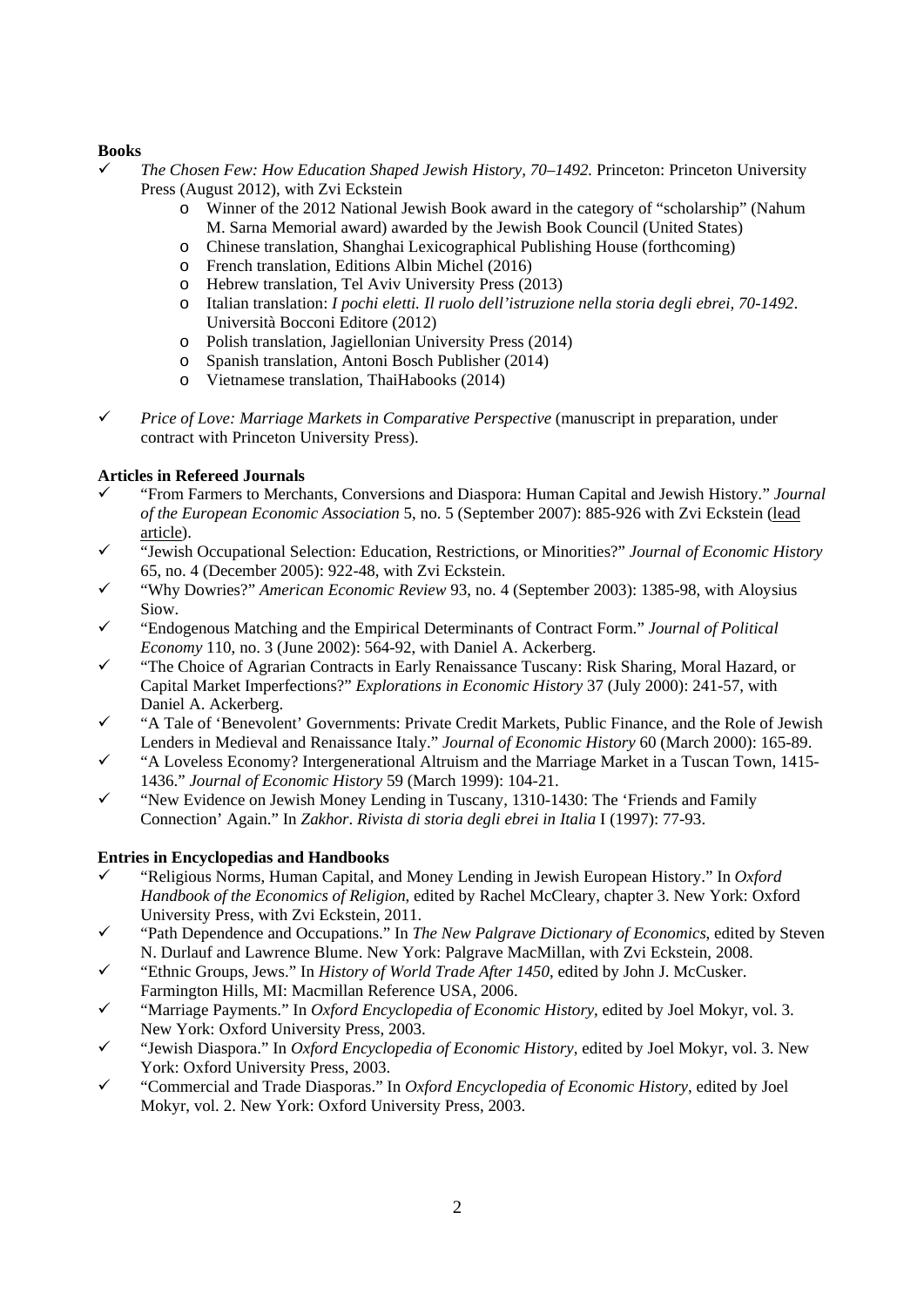#### **Working Papers and Work-in-Progress**

- "Nature or Nurture? Childcare and Jewish Population Growth in Central and Eastern Europe, 1500- 1938", with Zvi Eckstein and Anat Vaturi. Manuscript, May 2018
- "Are There Increasing Returns to Scale in Marriage Markets?" (May 2012), with Aloysius Siow.
- $\checkmark$  "Social Norms, Demographic Shocks, and Dowries in Florence, 1250–1450." Manuscript (2006).

#### **Book Chapters**

 "The 1427 Florentine *Catasto* as a Source for the Study of Jewish Money Lending." In *Des personnes aux*  institutions. Reseaux et culture du crédit du XVI<sup>e</sup> au XX<sup>e</sup> siécle en Europe, edited by L. Fontaine, G. Postel-Vinay, J.-L. Rosenthal and P. Servais, pp. 28-47. Louvain-la-Neuve: Bruylant-Academia, 1997.

## **Articles in Italian**

- "Contrattazione matrimoniale e trasferimenti intergenerazionali in prospettiva comparata." *Rivista di Politica Economica*, IX-X (September–October 2003): 21–46.
- "Contratti, mercati, e istituzioni in prospettiva storica." *Rivista di Storia Economica* (Dec. 2002): 351-78.

## **Collaborative Publications in the Medical Sciences**

 Gian Luca Baiocchi, Sarah Molfino, Carla Baronchelli, Simone Giacopuzzi, Daniele Marrelli, Paolo Morgagni, Maria Bencivenga, Luca Saragoni, Carla Vindigni, Nazario Portolani, Maristella Botticini, Giovanni De Manzoni. Recurrence in Node-Negative Advanced Gastric Cancer: Novel Findings from an In-Depth Pathological Analysis of Prognostic Factors from a Multicentric Series. *World Journal of Gastroenterology* December 2017; 23(45): 8000-8007. doi: 10.3748/wjg.v23.i45.8000

## **Evaluation / Professional Activities for the Academic Community**

| 2017-current     | Advisory Board member, Università Ca' Foscari, Venezia                                      |
|------------------|---------------------------------------------------------------------------------------------|
| 2016-current     | Appointment committee member, CEPR (Center for Economic Policy and Research), London        |
| 2015, 2013       | Chair, Starting Grant evaluation panel, European Research Council (ERC, Panel SH1)          |
| 2015, 2013, 2011 | Nominating committee member, European Economic Association                                  |
| 2012-2014        | Executive committee member, European Economic Association                                   |
| 2011-2014        | Selection committee member (chair in 2014), "Bonaldo Stringher" scholarships, Bank of Italy |
| 2011-2015        | Council member, European Economic Association                                               |
| 2009-2011        | Starting Grant evaluation panel member, European Research Council (ERC, Panel SH1)          |
| 2008             | External reviewer for senior hiring, European University Institute                          |
| 2000-2008        | Committee member (and chair for three times) for the Ranki Prize awarded by the Economic    |
|                  | History Association to the best book on European economic history                           |

#### **Program Committee Member/Chair for International Conferences**

| 2014       | International Society for New Institutional Economics annual conference (Duke University) |
|------------|-------------------------------------------------------------------------------------------|
| 2013       | Program chair, European Economic Association annual congress (Gothenburg)                 |
| 2012, 2011 | European meeting of the Econometric Society (Oslo, Malaga)                                |
| 2011       | Economic History Association annual conference (Cambridge, Massachusetts)                 |
| 2010       | World congress of the Econometric Society (Shanghai)                                      |
| 2007-2015  | European Economic Association congress (Budapest, Milan, Barcelona, Glasgow, Oslo,        |
|            | Malaga, Mannheim)                                                                         |
| 2005       | Society for Economic Dynamics annual conference (Budapest)                                |

#### **Administrative and Committee Work**

# At *Università Bocconi*

| 2017-current | University Faculty Tenure and Promotion (CoFA) committee member         |
|--------------|-------------------------------------------------------------------------|
| 2015-2017    | University faculty recruiting committee (CoRE) member                   |
| 2014-2015    | Director, CLES (undergraduate program in Economics and Social Sciences) |
| 2014, 2012   | Junior hiring committee member, Department of Economics                 |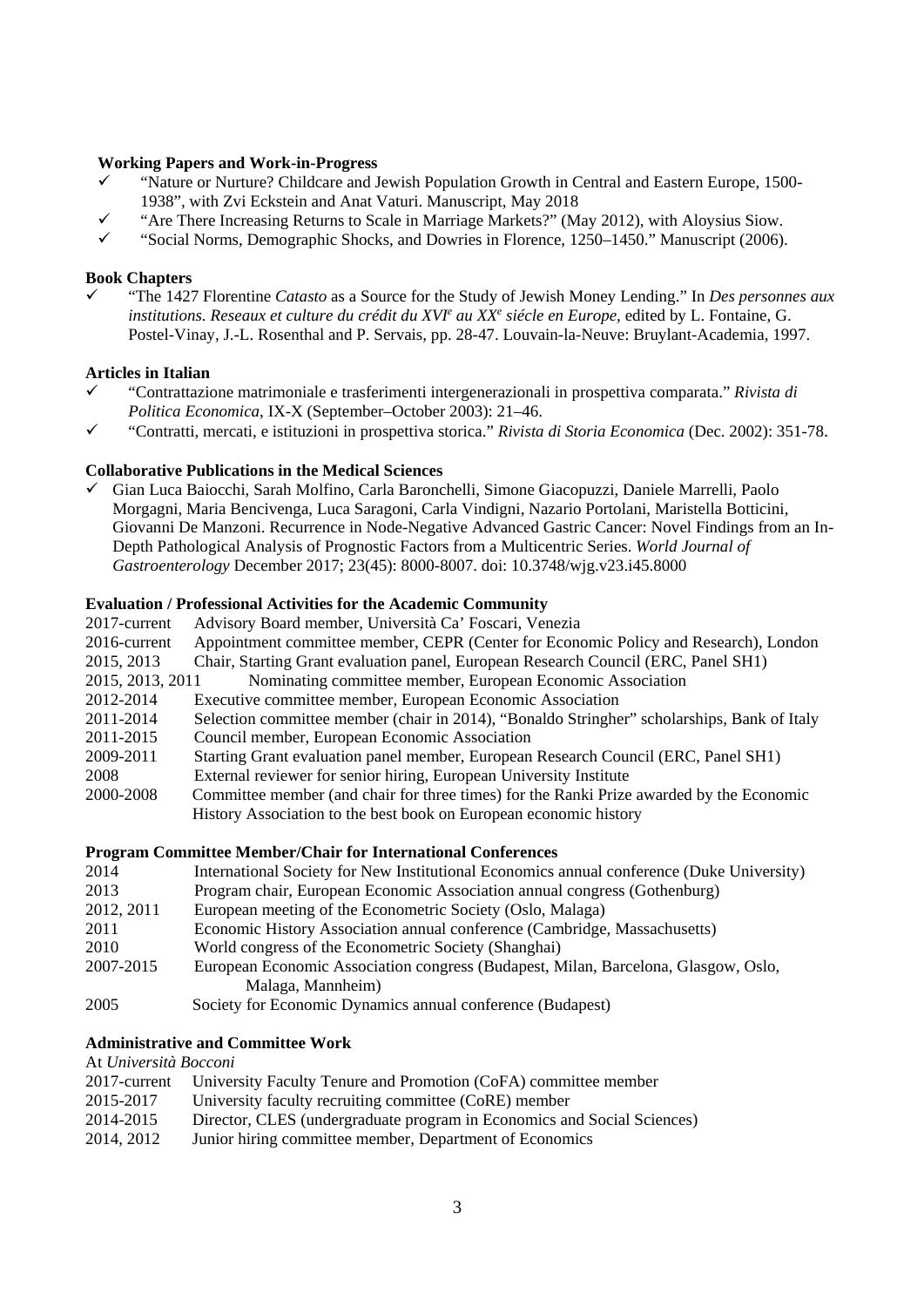- 2013-2015 University faculty disciplinary committee member
- 2011-2017 Chair, senior hiring committee, Department of Economics
- 2011-current Executive committee member, Department of Economics
- 2011-current Promoter and scientific coordinator, IGIER Visiting Students Initiative
- 2011-current Scientific coordinator, IGIER seminar series
- 2011 Scientific coordinator, IGIER 20th anniversary conference (8-9 June)
- 2011-2012 University Tenure and Promotion committee (Coru) and University Research committee (Cori)
- 2011, 2010 Promoter and scientific coordinator, *Bocconi Lecture* (in memory of Ferdinando Bocconi, the founder of Bocconi university)
- 2010-2011 Senior hiring committee member, Department of Economics
- 2010-2011 Chair, junior hiring committee, Department of Economics

At *Collegio Carlo Alberto*

- 2007-2013 Selection committee, Carlo Alberto Medal awarded to the best Italian economist under 40
- 2007-2009 Chair, junior hiring committee
- 2007-2009 Scientific coordinator, Vilfredo Pareto lectures
- 2007-2009 Seminar series coordinator

At *Boston University, Department of Economics*

- 2003-2004 Tenure and Promotion committee
- 2000-2004 Editor, Department Newsletter
- 2000-2004 Coordinator, Conversations in Economics lecture series
- 1999-2004 Merit and Salary committee member
- 1998-2004 Seminar series coordinator
- 1998-2004 Junior hiring committee member

## **Invited, Keynote, and Plenary Lectures**

March 2018 Plenary lecture, Royal Economic Society annual conference, University of Sussex March 2018 Invited lecture at the "Intergenerational Cultural Transmission" conference, Paris April 2016 Max Weber Lecture, European University Institute, Firenze (invited) June 2014 Invited lecture, TIGER Forum, Toulouse School of Economics June 2013 Plenary lecture, ISNIE (International Society for New Institutional Economics) annual conference, Firenze April 2011 Invited lecture, Royal Economic Society annual meeting, London June 2010 Plenary lecture, European Society for Population Economics annual conference, Essen Aug. 2007 Invited lecture, Econometric Society European annual meeting, Budapest June 2007 Invited lecture, Canadian Institute for Advanced Research (CIAR) conference, Tel Aviv June 2007 "State of the art" lecture, Canadian Economic Association annual meeting, Halifax Oct. 2006 Invited lecture, Società Italiana degli Economisti annual conference, Verona

## **Presentations at Conferences**

Aug. 2010 World Congress of the Econometric Society, Shanghai June 2010 "Economics of the Family" workshop, London School of Economics Jan. 2009 American Economic Association (ASSA) annual meeting, San Francisco Jan. 2008 American Economic Association (ASSA) annual meeting, New Orleans Jan. 2007 American Economic Association (ASSA) annual meeting, Chicago Sep. 2006 Workshop on "The Economics of Diversity, Migration, and Culture," Bologna July 2006 Stanford Institute for Theoretical Economics (SITE) summer workshop on "Risk, Contracts, and Organizations: Evidence from History and the Present" Apr. 2006 Workshop on "Social Economics: Market Behavior in a Social Context," Italian Academy for Advanced Studies at Columbia University Sep. 2005 Economic History Association (EHA) meetings, Toronto June 2005 Society for Economic Dynamics (SED) meetings, Budapest July 2004 Society for Economic Dynamics (SED) meetings, Firenze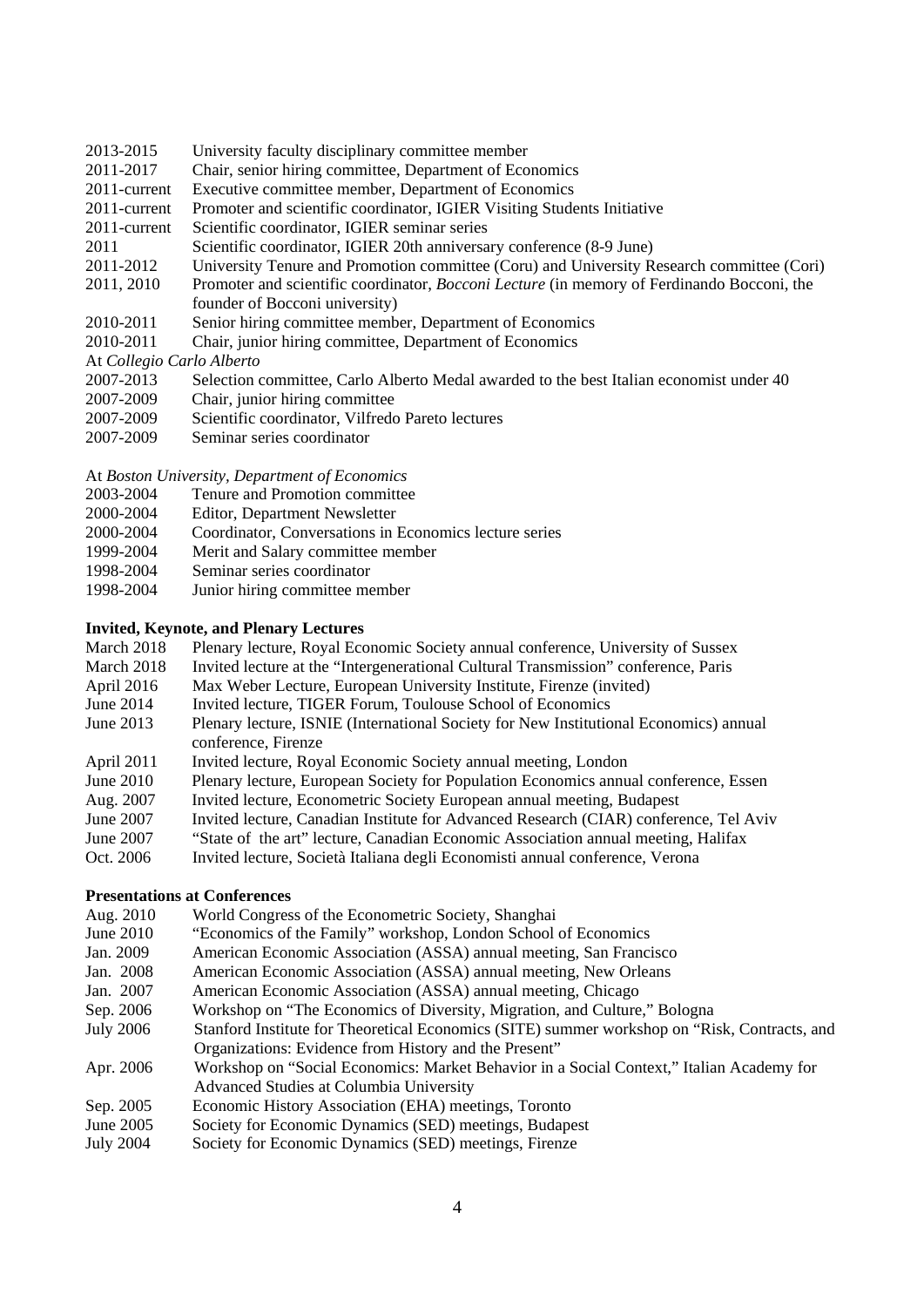| Oct. 2003 |  | Society for the Scientific Study of the Religion meetings, Norfolk |  |
|-----------|--|--------------------------------------------------------------------|--|
|           |  |                                                                    |  |

- June 2003 North American summer meetings of the Econometrics Society, Evanston
- June 2003 European Society for Population Economics (ESPE) meetings, New York
- Jan. 2003 American Economic Association (ASSA) meetings, Washington
- Oct. 2002 Economic History Association (EHA) meetings, St. Louis
- Aug. 2002 European Economic Association (EEA) meetings, Venezia
- June 2001 European Society for Population Economics (ESPE) meetings, Athens
- Aug. 2000 World Congress of the Econometric Society, Seattle
- Jan. 2000 American Economic Association (ASSA) meetings, Boston
- Oct. 1999 European Historical Economics Society meetings, Lisbon
- Oct. 1999 Economic History Association (EHA) meetings, Baltimore
- Sep. 1999 Conference of the International Society for New Institutional Economics, Washington
- June 1999 Society for Economic Dynamics (SED) meetings, Alghero<br>Jan. 1998 American Historical Association (AHA) meetings, Seattle
- American Historical Association (AHA) meetings, Seattle
- Oct. 1997 Social Science History conference (SSHC), Washington
- Sep. 1997 Economic History Association (EHA) meetings, New Brunswick
- July 1997 Third World Cliometrics conference, Munich
- Nov. 1996 Conference *Des personnes aux institutions. Reseaux et culture du crédit du XVIe au XXe siécle en Europe*, Mons (Belgium)

**Invited Seminars** [about 150 invited seminars between 1997 and 2009]

| 2013-2017 | Declined many seminar invitations                                                                                                                                                                                                                     |
|-----------|-------------------------------------------------------------------------------------------------------------------------------------------------------------------------------------------------------------------------------------------------------|
| 2012-2013 | Bologna                                                                                                                                                                                                                                               |
| 2011-2012 | Central European University (Budapest), Oxford                                                                                                                                                                                                        |
| 2010-2011 | Amsterdam (ACLE), Mannheim, Tinbergen Institute                                                                                                                                                                                                       |
| 2009-2010 | Warwick                                                                                                                                                                                                                                               |
| 2008-2009 | Bocconi, Carlos III Madrid, Harvard, IMT Lucca, Kennedy School of Government, London<br>School of Economics (2 seminars), University of Milan-Bicocca, Stockholm School of<br>Economics, Toulouse, Tufts                                              |
| 2007-2008 | Ente Einaudi, Essex, Paris School of Economics, Stanford, UC Berkeley, UCLA, Università<br>Cattolica (Milano), University of Zurich                                                                                                                   |
| 2006-2007 | Boston University, Brown, European University Institute (Firenze), Georgetown, Northwestern,<br>Oxford, University College London (UCL)                                                                                                               |
| 2005-2006 | Boston University, CEMFI (Madrid), Federal Reserve Bank of Minneapolis, Pompeu Fabra,<br>Southern California, Università di Milano, Utrecht University                                                                                                |
| 2004-2005 | Columbia, Harvard, McGills, Queen's University, Toronto, Università di Bologna, Università di<br>Roma (Tor Vergata)                                                                                                                                   |
| 2003-2004 | Boston College, Carnegie Mellon, George Mason, Harvard, Houston, Michigan, Princeton, Rice,<br>Stern NYU, Texas A&M, University College London (UCL), Università di Venezia                                                                           |
| 2002-2003 | Boston University, Brown, Clark, Columbia, Harvard, Rochester, Tufts, Università di Milano-<br>Bicocca, Università di Torino, Vanderbilt                                                                                                              |
| 2001-2002 | Banca d'Italia (Roma), Cambridge, European University Institute (Firenze), Michigan,<br>Toulouse, University College London (UCL), Università di Modena e Reggio Emilia, Università<br>di Padova, Università di Siena, Università di Venezia, Warwick |
| 2000-2001 | Boston University, California Institute of Technology, Chicago, Ente Einaudi (Roma), Harvard,<br>Princeton, Rochester, Southern California, Stanford, Tel Aviv, UC Davis, UCLA, Università di<br>Torino, Yale                                         |
| 1999-2000 | Boston University, Brown, Colorado at Boulder, Duke, Harvard, Illinois at Urbana, MIT (2)<br>seminars), Northwestern, Università di Bologna, Università di Brescia                                                                                    |
| 1998-1999 | HIID, Maryland, Observatoire Français des Conjonctures Économiques (Paris), Università<br>Bocconi, Toronto, Yale                                                                                                                                      |
| 1997-1998 | Boston University, Brown (Population Center), Harvard, Iowa, UCLA, Western Ontario                                                                                                                                                                    |